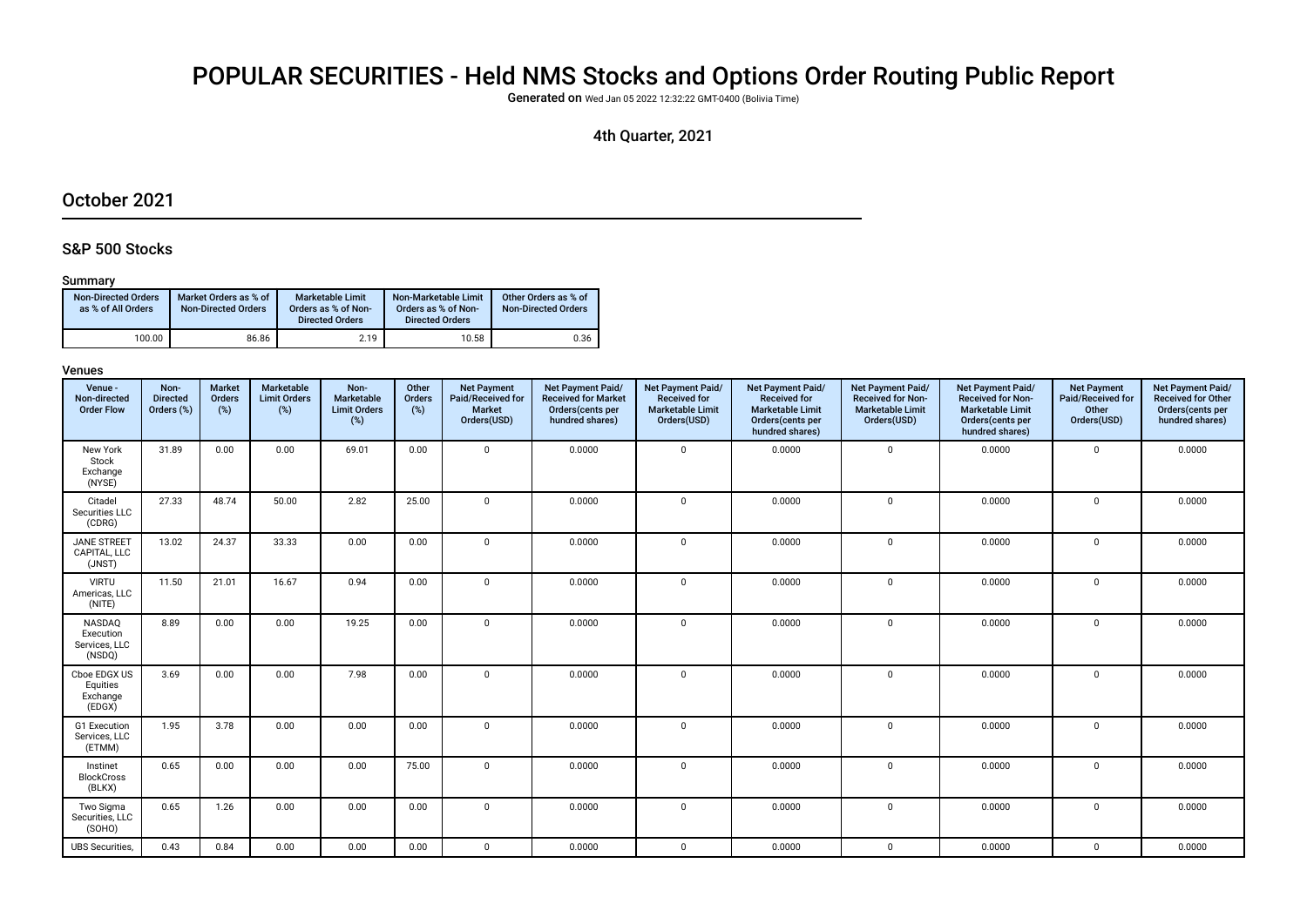| Venue ·<br>Non-directed<br><b>Order Flow</b> | Non-<br><b>Directed</b><br>Orders (%) | <b>Market</b><br>Orders<br>(%) | <b>Marketable</b><br><b>Limit Orders</b> | Non-<br>Marketable<br><b>Limit Orders</b> | Other<br>Orders<br>(%) | <b>Net Payment</b><br><b>Paid/Received for</b><br><b>Market</b><br>Orders(USD) | Net Payment Paid/<br><b>Received for Market</b><br>Orders (cents per<br>hundred shares) | <b>Net Payment Paid/</b><br><b>Received for</b><br><b>Marketable Limit</b><br>Orders(USD) | Net Payment Paid/<br><b>Received for</b><br><b>Marketable Limit</b><br>Orders (cents per<br>hundred shares) | Net Payment Paid/<br><b>Received for Non-</b><br><b>Marketable Limit</b><br>Orders(USD) | <b>Net Payment Paid/</b><br><b>Received for Non-</b><br><b>Marketable Limit</b><br>Orders(cents per<br>hundred shares) | <b>Net Payment</b><br>Paid/Received for<br>Other<br>Orders(USD) | <b>Net Payment Paid/</b><br><b>Received for Other</b><br>Orders(cents per<br>hundred shares) |
|----------------------------------------------|---------------------------------------|--------------------------------|------------------------------------------|-------------------------------------------|------------------------|--------------------------------------------------------------------------------|-----------------------------------------------------------------------------------------|-------------------------------------------------------------------------------------------|-------------------------------------------------------------------------------------------------------------|-----------------------------------------------------------------------------------------|------------------------------------------------------------------------------------------------------------------------|-----------------------------------------------------------------|----------------------------------------------------------------------------------------------|
| LLC (UBSS)                                   |                                       |                                |                                          |                                           |                        |                                                                                |                                                                                         |                                                                                           |                                                                                                             |                                                                                         |                                                                                                                        |                                                                 |                                                                                              |

New York Stock Exchange (NYSE):

Please refer to our clearing frm National Financial Service 606 Report found at https://clearingcustody.fdelity

Citadel Securities LLC (CDRG): Please refer to our clearing frm National Financial Service 606 Report found at https://clearingcustody.fdelity

JANE STREET CAPITAL, LLC (JNST): Please refer to our clearing frm National Financial Service 606 Report found at https://clearingcustody.fdelity

VIRTU Americas, LLC (NITE): Please refer to our clearing frm National Financial Service 606 Report found at https://clearingcustody.fdelity

NASDAQ Execution Services, LLC (NSDQ): Please refer to our clearing frm National Financial Service 606 Report found at https://clearingcustody.fdelity

Cboe EDGX US Equities Exchange (EDGX): Please refer to our clearing frm National Financial Service 606 Report found at https://clearingcustody.fdelity

G1 Execution Services, LLC (ETMM): Please refer to our clearing frm National Financial Service 606 Report found at https://clearingcustody.fdelity

Instinet BlockCross (BLKX): Please refer to our clearing frm National Financial Service 606 Report found at https://clearingcustody.fdelity

Two Sigma Securities, LLC (SOHO): Please refer to our clearing frm National Financial Service 606 Report found at https://clearingcustody.fdelity

UBS Securities, LLC (UBSS): Please refer to our clearing frm National Financial Service 606 Report found at https://clearingcustody.fdelity

### October 2021

### Non-S&P 500 Stocks

#### Summary

| <b>Non-Directed Orders</b><br>as % of All Orders | Market Orders as % of<br><b>Non-Directed Orders</b> | <b>Marketable Limit</b><br>Orders as % of Non-<br><b>Directed Orders</b> | Non-Marketable Limit<br>Orders as % of Non-<br><b>Directed Orders</b> | Other Orders as % of<br><b>Non-Directed Orders</b> |
|--------------------------------------------------|-----------------------------------------------------|--------------------------------------------------------------------------|-----------------------------------------------------------------------|----------------------------------------------------|
| 100.00                                           | 90.49                                               | 4.22                                                                     | 5.29                                                                  | 0.00                                               |

| Venue -<br>Non-directed<br><b>Order Flow</b> | Non-<br><b>Directed</b><br>Orders (%) | <b>Market</b><br><b>Orders</b><br>(%) | <b>Marketable</b><br><b>Limit Orders</b><br>(%) | Non-<br>Marketable<br><b>Limit Orders</b><br>(%) | Other<br><b>Orders</b><br>(%) | <b>Net Payment</b><br>Paid/Received for<br><b>Market</b><br>Orders(USD) | <b>Net Payment Paid/</b><br><b>Received for Market</b><br>Orders (cents per<br>hundred shares) | <b>Net Payment Paid/</b><br><b>Received for</b><br><b>Marketable Limit</b><br>Orders(USD) | <b>Net Payment Paid/</b><br><b>Received for</b><br><b>Marketable Limit</b><br>Orders (cents per<br>hundred shares) | <b>Net Payment Paid/</b><br><b>Received for Non-</b><br><b>Marketable Limit</b><br>Orders(USD) | <b>Net Payment Paid/</b><br><b>Received for Non-</b><br><b>Marketable Limit</b><br>Orders (cents per<br>hundred shares) | <b>Net Payment</b><br><b>Paid/Received for</b><br>Other<br>Orders(USD) | <b>Net Payment Paid/</b><br><b>Received for Other</b><br>Orders(cents per<br>hundred shares) |
|----------------------------------------------|---------------------------------------|---------------------------------------|-------------------------------------------------|--------------------------------------------------|-------------------------------|-------------------------------------------------------------------------|------------------------------------------------------------------------------------------------|-------------------------------------------------------------------------------------------|--------------------------------------------------------------------------------------------------------------------|------------------------------------------------------------------------------------------------|-------------------------------------------------------------------------------------------------------------------------|------------------------------------------------------------------------|----------------------------------------------------------------------------------------------|
| Citadel<br>Securities LLC<br>(CDRG)          | 42.88                                 | 49.67                                 | 55.81                                           | 7.59                                             | 0.00                          |                                                                         | 0.0000                                                                                         |                                                                                           | 0.0000                                                                                                             |                                                                                                | 0.0000                                                                                                                  |                                                                        | 0.0000                                                                                       |
| VIRTU                                        | 24.91                                 | 29.72                                 | 23.26                                           | 1.90                                             | 0.00                          |                                                                         | 0.0000                                                                                         |                                                                                           | 0.0000                                                                                                             |                                                                                                | 0.0000                                                                                                                  |                                                                        | 0.0000                                                                                       |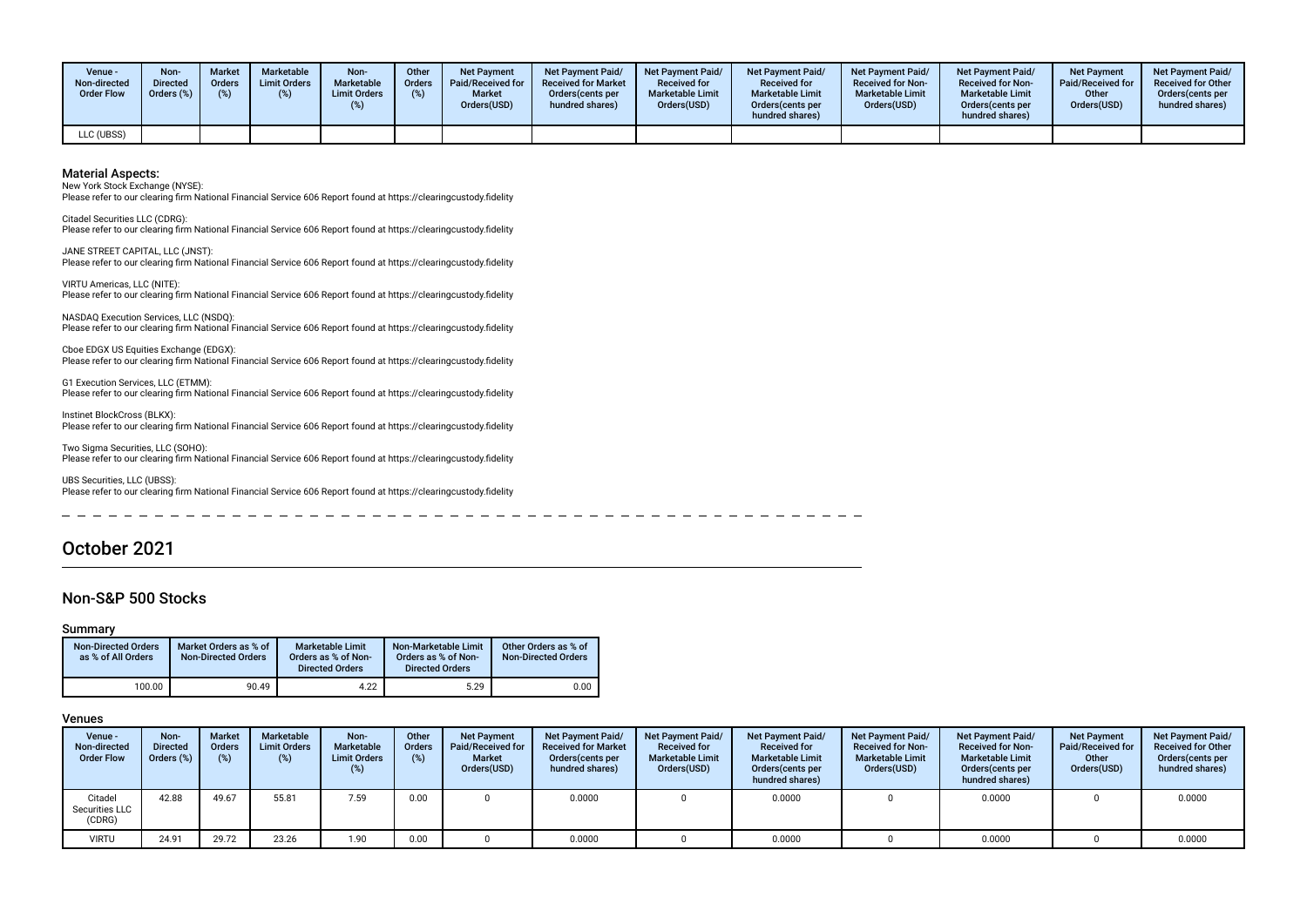| Venue -<br>Non-directed<br><b>Order Flow</b>          | Non-<br><b>Directed</b><br>Orders (%) | <b>Market</b><br>Orders<br>(%) | Marketable<br><b>Limit Orders</b><br>(%) | Non-<br>Marketable<br><b>Limit Orders</b><br>(%) | Other<br>Orders<br>(%) | <b>Net Payment</b><br>Paid/Received for<br><b>Market</b><br>Orders(USD) | Net Payment Paid/<br><b>Received for Market</b><br>Orders(cents per<br>hundred shares) | Net Payment Paid/<br>Received for<br><b>Marketable Limit</b><br>Orders(USD) | Net Payment Paid/<br>Received for<br><b>Marketable Limit</b><br>Orders(cents per<br>hundred shares) | Net Payment Paid/<br>Received for Non-<br><b>Marketable Limit</b><br>Orders(USD) | Net Payment Paid/<br><b>Received for Non-</b><br><b>Marketable Limit</b><br>Orders(cents per<br>hundred shares) | <b>Net Payment</b><br>Paid/Received for<br>Other<br>Orders(USD) | Net Payment Paid/<br>Received for Other<br>Orders(cents per<br>hundred shares) |
|-------------------------------------------------------|---------------------------------------|--------------------------------|------------------------------------------|--------------------------------------------------|------------------------|-------------------------------------------------------------------------|----------------------------------------------------------------------------------------|-----------------------------------------------------------------------------|-----------------------------------------------------------------------------------------------------|----------------------------------------------------------------------------------|-----------------------------------------------------------------------------------------------------------------|-----------------------------------------------------------------|--------------------------------------------------------------------------------|
| Americas, LLC<br>(NITE)                               |                                       |                                |                                          |                                                  |                        |                                                                         |                                                                                        |                                                                             |                                                                                                     |                                                                                  |                                                                                                                 |                                                                 |                                                                                |
| <b>JANE STREET</b><br>CAPITAL, LLC<br>(JNST)          | 12.50                                 | 14.75                          | 16.28                                    | 0.63                                             | 0.00                   | $\Omega$                                                                | 0.0000                                                                                 | $\mathbf 0$                                                                 | 0.0000                                                                                              | $\mathbf 0$                                                                      | 0.0000                                                                                                          | $\mathbf 0$                                                     | 0.0000                                                                         |
| New York<br>Stock<br>Exchange<br>(NYSE)               | 4.69                                  | 0.00                           | 0.00                                     | 34.18                                            | 0.00                   | $\Omega$                                                                | 0.0000                                                                                 | $\Omega$                                                                    | 0.0000                                                                                              | $\mathbf{0}$                                                                     | 0.0000                                                                                                          | $\Omega$                                                        | 0.0000                                                                         |
| <b>NASDAQ</b><br>Execution<br>Services, LLC<br>(NSDQ) | 4.34                                  | 0.00                           | 2.33                                     | 31.01                                            | 0.00                   | $\Omega$                                                                | 0.0000                                                                                 | $\Omega$                                                                    | 0.0000                                                                                              | $\Omega$                                                                         | 0.0000                                                                                                          | $\Omega$                                                        | 0.0000                                                                         |
| Instinet<br><b>BlockCross</b><br>(BLKX)               | 2.52                                  | 0.00                           | 0.00                                     | 0.00                                             | 100.00                 | $\Omega$                                                                | 0.0000                                                                                 | $\mathbf 0$                                                                 | 0.0000                                                                                              | $\mathbf 0$                                                                      | 0.0000                                                                                                          | 0                                                               | 0.0000                                                                         |
| G1 Execution<br>Services, LLC<br>(ETMM)               | 2.52                                  | 2.93                           | 0.00                                     | 1.27                                             | 0.00                   | $\Omega$                                                                | 0.0000                                                                                 | $\Omega$                                                                    | 0.0000                                                                                              | $\Omega$                                                                         | 0.0000                                                                                                          | $\Omega$                                                        | 0.0000                                                                         |
| Cboe EDGX US<br>Equities<br>Exchange<br>(EDGX)        | 2.43                                  | 0.00                           | 0.00                                     | 17.72                                            | 0.00                   | $\Omega$                                                                | 0.0000                                                                                 | $\mathbf 0$                                                                 | 0.0000                                                                                              | $\mathbf{0}$                                                                     | 0.0000                                                                                                          | 0                                                               | 0.0000                                                                         |
| Two Sigma<br>Securities, LLC<br>(SOHO)                | 1.56                                  | 1.95                           | 0.00                                     | 0.00                                             | 0.00                   | $\Omega$                                                                | 0.0000                                                                                 | $\Omega$                                                                    | 0.0000                                                                                              | $\mathbf 0$                                                                      | 0.0000                                                                                                          | $\mathbf{0}$                                                    | 0.0000                                                                         |
| <b>UBS</b> Securities,<br>LLC (UBSS)                  | 0.95                                  | 0.98                           | 2.33                                     | 0.63                                             | 0.00                   | $\Omega$                                                                | 0.0000                                                                                 | $\mathbf 0$                                                                 | 0.0000                                                                                              | $\mathbf{0}$                                                                     | 0.0000                                                                                                          | $\mathbf 0$                                                     | 0.0000                                                                         |

Citadel Securities LLC (CDRG):

Please refer to our clearing frm National Financial Service 606 Report found at https://clearingcustody.fdelity

VIRTU Americas, LLC (NITE): Please refer to our clearing frm National Financial Service 606 Report found at https://clearingcustody.fdelity

JANE STREET CAPITAL, LLC (JNST): Please refer to our clearing frm National Financial Service 606 Report found at https://clearingcustody.fdelity

New York Stock Exchange (NYSE): Please refer to our clearing frm National Financial Service 606 Report found at https://clearingcustody.fdelity

NASDAQ Execution Services, LLC (NSDQ): Please refer to our clearing frm National Financial Service 606 Report found at https://clearingcustody.fdelity

Instinet BlockCross (BLKX): Please refer to our clearing frm National Financial Service 606 Report found at https://clearingcustody.fdelity

G1 Execution Services, LLC (ETMM): Please refer to our clearing frm National Financial Service 606 Report found at https://clearingcustody.fdelity

Cboe EDGX US Equities Exchange (EDGX): Please refer to our clearing firm National Financial Service 606 Report found at https://clearingcustody.fidelity

Two Sigma Securities, LLC (SOHO): Please refer to our clearing frm National Financial Service 606 Report found at https://clearingcustody.fdelity

UBS Securities, LLC (UBSS): Please refer to our clearing frm National Financial Service 606 Report found at https://clearingcustody.fdelity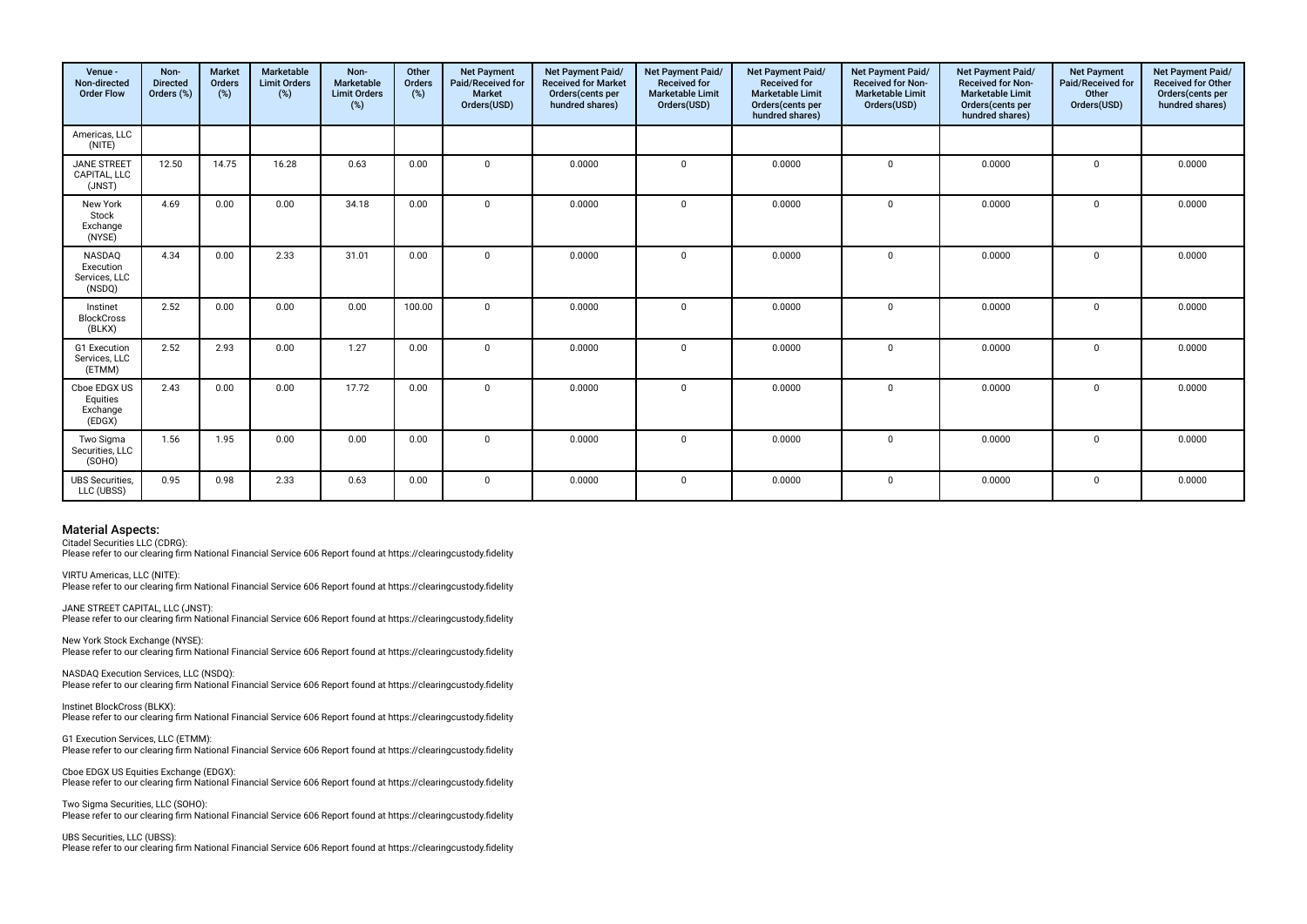### October 2021

### Option Contracts

### Summary

| <b>Non-Directed Orders</b><br>as % of All Orders | Market Orders as % of<br><b>Non-Directed Orders</b> | <b>Marketable Limit</b><br>Orders as % of Non-<br><b>Directed Orders</b> | Non-Marketable Limit<br>Orders as % of Non-<br><b>Directed Orders</b> | Other Orders as % of<br><b>Non-Directed Orders</b> |
|--------------------------------------------------|-----------------------------------------------------|--------------------------------------------------------------------------|-----------------------------------------------------------------------|----------------------------------------------------|
| 100.00                                           | 29.46                                               | 15.50                                                                    | 52.71                                                                 | 2.33                                               |

#### Venues

| Venue -<br>Non-directed<br><b>Order Flow</b>     | Non-<br><b>Directed</b><br>Orders (%) | Market<br>Orders<br>(%) | <b>Marketable</b><br><b>Limit Orders</b><br>(%) | Non-<br><b>Marketable</b><br><b>Limit Orders</b><br>(%) | Other<br>Orders<br>(%) | <b>Net Payment</b><br>Paid/Received for<br><b>Market</b><br>Orders(USD) | Net Payment Paid/<br><b>Received for Market</b><br>Orders (cents per<br>hundred shares) | Net Payment Paid/<br><b>Received for</b><br><b>Marketable Limit</b><br>Orders(USD) | Net Payment Paid/<br><b>Received for</b><br><b>Marketable Limit</b><br>Orders(cents per<br>hundred shares) | Net Payment Paid/<br><b>Received for Non-</b><br><b>Marketable Limit</b><br>Orders(USD) | <b>Net Payment Paid/</b><br><b>Received for Non-</b><br><b>Marketable Limit</b><br>Orders (cents per<br>hundred shares) | <b>Net Payment</b><br>Paid/Received<br>for Other<br>Orders(USD) | Net Payment Paid/<br><b>Received for Other</b><br>Orders (cents per<br>hundred shares) |
|--------------------------------------------------|---------------------------------------|-------------------------|-------------------------------------------------|---------------------------------------------------------|------------------------|-------------------------------------------------------------------------|-----------------------------------------------------------------------------------------|------------------------------------------------------------------------------------|------------------------------------------------------------------------------------------------------------|-----------------------------------------------------------------------------------------|-------------------------------------------------------------------------------------------------------------------------|-----------------------------------------------------------------|----------------------------------------------------------------------------------------|
| <b>Citadel Securities</b><br>LLC (CDRG)          | 46.47                                 | 44.74                   | 55.00                                           | 45.19                                                   | 100.00                 | $\Omega$                                                                | 0.0000                                                                                  |                                                                                    | 0.0000                                                                                                     |                                                                                         | 0.0000                                                                                                                  | $\Omega$                                                        | 0.0000                                                                                 |
| Susquehanna<br>Capital Group<br>(SUSQ)           | 30.48                                 | 50.00                   | 35.00                                           | 26.92                                                   | 0.00                   |                                                                         | 0.0000                                                                                  |                                                                                    | 0.0000                                                                                                     |                                                                                         | 0.0000                                                                                                                  |                                                                 | 0.0000                                                                                 |
| Wolverine<br>Execution<br>Services LLC<br>(WEXX) | 10.78                                 | 2.63                    | 0.00                                            | 13.46                                                   | 0.00                   | $\Omega$                                                                | 0.0000                                                                                  |                                                                                    | 0.0000                                                                                                     |                                                                                         | 0.0000                                                                                                                  | $\Omega$                                                        | 0.0000                                                                                 |
| Dash Financial<br>Technologies<br>LLC (DASH)     | 7.81                                  | 0.00                    | 5.00                                            | 9.62                                                    | 0.00                   |                                                                         | 0.0000                                                                                  |                                                                                    | 0.0000                                                                                                     |                                                                                         | 0.0000                                                                                                                  |                                                                 | 0.0000                                                                                 |
| Morgan Stanley<br>& Company LLC<br>(MSCO)        | 4.46                                  | 2.63                    | 5.00                                            | 4.81                                                    | 0.00                   | $\Omega$                                                                | 0.0000                                                                                  |                                                                                    | 0.0000                                                                                                     |                                                                                         | 0.0000                                                                                                                  |                                                                 | 0.0000                                                                                 |

 $-$ 

#### Material Aspects:

Citadel Securities LLC (CDRG): Please refer to our clearing frm National Financial Service 606 Report found at https://clearingcustody.fdelity

Susquehanna Capital Group (SUSQ): Please refer to our clearing frm National Financial Service 606 Report found at https://clearingcustody.fdelity

Wolverine Execution Services LLC (WEXX): Please refer to our clearing frm National Financial Service 606 Report found at https://clearingcustody.fdelity

Dash Financial Technologies LLC (DASH): Please refer to our clearing firm National Financial Service 606 Report found at https://clearingcustody.fidelity

Morgan Stanley & Company LLC (MSCO): Please refer to our clearing frm National Financial Service 606 Report found at https://clearingcustody.fdelity

November 2021

S&P 500 Stocks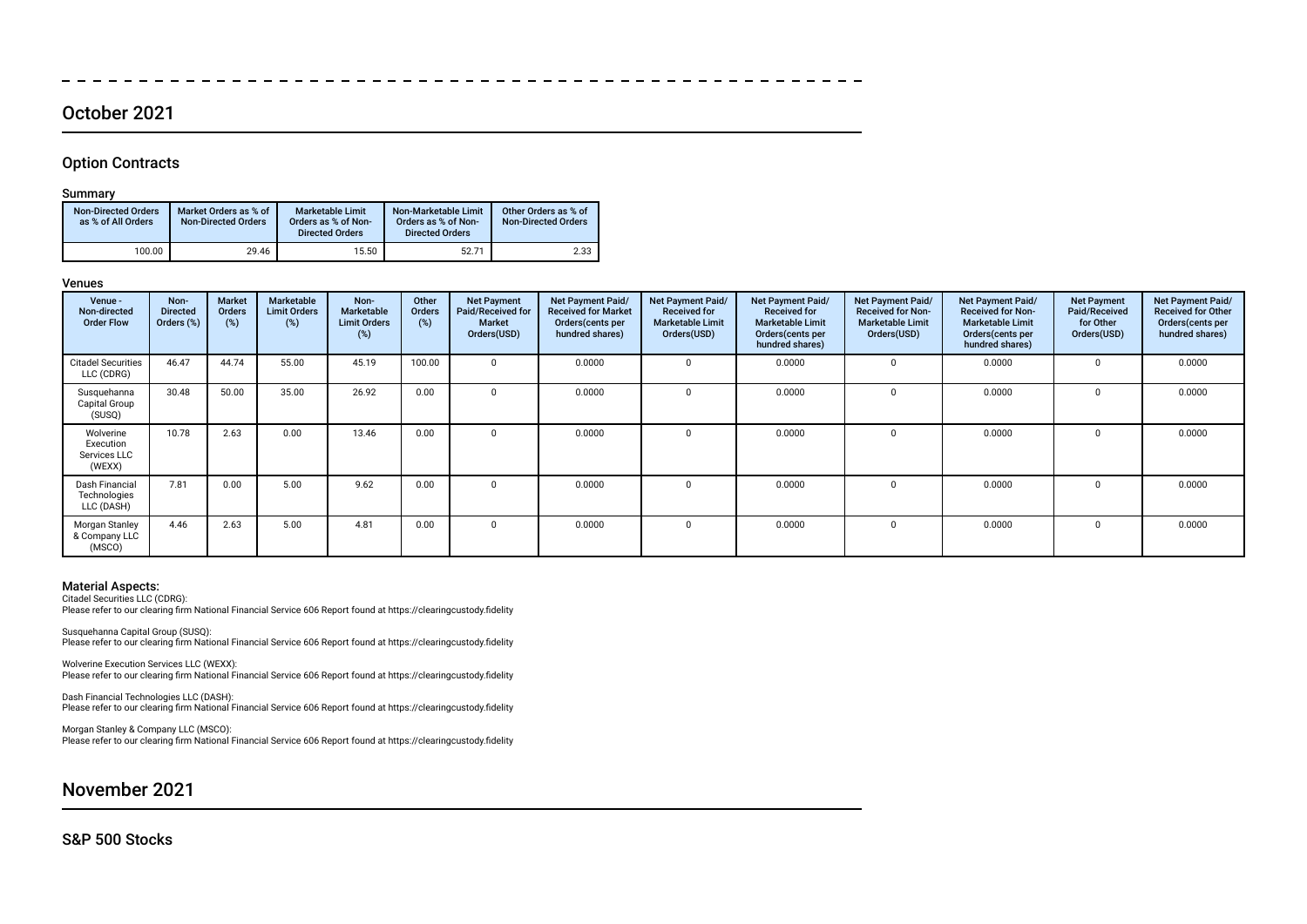#### Summary

| <b>Non-Directed Orders</b><br>as % of All Orders | Market Orders as % of<br><b>Non-Directed Orders</b> | <b>Marketable Limit</b><br>Orders as % of Non-<br><b>Directed Orders</b> | Non-Marketable Limit<br>Orders as % of Non-<br><b>Directed Orders</b> | Other Orders as % of<br><b>Non-Directed Orders</b> |
|--------------------------------------------------|-----------------------------------------------------|--------------------------------------------------------------------------|-----------------------------------------------------------------------|----------------------------------------------------|
| 100.00                                           | 90.44                                               | 2.46                                                                     | 6.56                                                                  | 0.55                                               |

#### Venues

| Venue -<br>Non-directed<br><b>Order Flow</b>   | Non-<br><b>Directed</b><br>Orders (%) | Market<br>Orders<br>(%) | Marketable<br><b>Limit Orders</b><br>(%) | Non-<br>Marketable<br><b>Limit Orders</b><br>(%) | Other<br>Orders<br>(%) | <b>Net Payment</b><br>Paid/Received for<br>Market<br>Orders(USD) | Net Payment Paid/<br><b>Received for Market</b><br>Orders(cents per<br>hundred shares) | Net Payment Paid/<br><b>Received for</b><br><b>Marketable Limit</b><br>Orders(USD) | Net Payment Paid/<br><b>Received for</b><br><b>Marketable Limit</b><br>Orders(cents per<br>hundred shares) | Net Payment Paid/<br><b>Received for Non-</b><br><b>Marketable Limit</b><br>Orders(USD) | Net Payment Paid/<br><b>Received for Non-</b><br><b>Marketable Limit</b><br>Orders(cents per<br>hundred shares) | <b>Net Payment</b><br>Paid/Received for<br>Other<br>Orders(USD) | Net Payment Paid/<br>Received for Other<br>Orders(cents per<br>hundred shares) |
|------------------------------------------------|---------------------------------------|-------------------------|------------------------------------------|--------------------------------------------------|------------------------|------------------------------------------------------------------|----------------------------------------------------------------------------------------|------------------------------------------------------------------------------------|------------------------------------------------------------------------------------------------------------|-----------------------------------------------------------------------------------------|-----------------------------------------------------------------------------------------------------------------|-----------------------------------------------------------------|--------------------------------------------------------------------------------|
| Citadel<br>Securities LLC<br>(CDRG)            | 32.10                                 | 48.02                   | 33.33                                    | 1.88                                             | 6.25                   | $\mathbf 0$                                                      | 0.0000                                                                                 | $\mathbf 0$                                                                        | 0.0000                                                                                                     | $\mathbf 0$                                                                             | 0.0000                                                                                                          | $\mathbf 0$                                                     | 0.0000                                                                         |
| New York<br>Stock<br>Exchange<br>(NYSE)        | 21.01                                 | 0.00                    | 0.00                                     | 67.50                                            | 0.00                   | $\Omega$                                                         | 0.0000                                                                                 | $\mathbf 0$                                                                        | 0.0000                                                                                                     | $\mathbf 0$                                                                             | 0.0000                                                                                                          | $\mathbf 0$                                                     | 0.0000                                                                         |
| <b>VIRTU</b><br>Americas, LLC<br>(NITE)        | 19.26                                 | 27.96                   | 33.33                                    | 1.88                                             | 6.25                   | $\Omega$                                                         | 0.0000                                                                                 | $\mathsf 0$                                                                        | 0.0000                                                                                                     | $\mathbf 0$                                                                             | 0.0000                                                                                                          | $\mathsf 0$                                                     | 0.0000                                                                         |
| <b>JANE STREET</b><br>CAPITAL, LLC<br>(JNST)   | 12.45                                 | 18.54                   | 22.22                                    | 0.63                                             | 0.00                   | $\Omega$                                                         | 0.0000                                                                                 | $\mathbf 0$                                                                        | 0.0000                                                                                                     | $\mathbf 0$                                                                             | 0.0000                                                                                                          | $\mathbf 0$                                                     | 0.0000                                                                         |
| NASDAQ<br>Execution<br>Services, LLC<br>(NSDQ) | 6.42                                  | 0.00                    | 0.00                                     | 20.63                                            | 0.00                   | $\mathbf 0$                                                      | 0.0000                                                                                 | $\mathbf 0$                                                                        | 0.0000                                                                                                     | $\mathbf 0$                                                                             | 0.0000                                                                                                          | $\mathbf 0$                                                     | 0.0000                                                                         |
| Instinet<br><b>BlockCross</b><br>(BLKX)        | 2.72                                  | 0.00                    | 0.00                                     | 0.00                                             | 87.50                  | $\Omega$                                                         | 0.0000                                                                                 | $\mathbf 0$                                                                        | 0.0000                                                                                                     | $\mathbf 0$                                                                             | 0.0000                                                                                                          | $\mathsf 0$                                                     | 0.0000                                                                         |
| Cboe EDGX US<br>Equities<br>Exchange<br>(EDGX) | 2.33                                  | 0.00                    | 0.00                                     | 7.50                                             | 0.00                   | $\mathbf 0$                                                      | 0.0000                                                                                 | $\mathbf 0$                                                                        | 0.0000                                                                                                     | $\mathbf 0$                                                                             | 0.0000                                                                                                          | $\mathbf 0$                                                     | 0.0000                                                                         |
| G1 Execution<br>Services, LLC<br>(ETMM)        | 1.75                                  | 2.74                    | 0.00                                     | 0.00                                             | 0.00                   | $\mathbf 0$                                                      | 0.0000                                                                                 | $\mathbf 0$                                                                        | 0.0000                                                                                                     | $\mathbf 0$                                                                             | 0.0000                                                                                                          | $\mathbf 0$                                                     | 0.0000                                                                         |
| Two Sigma<br>Securities, LLC<br>(SOHO)         | 1.36                                  | 1.82                    | 11.11                                    | 0.00                                             | 0.00                   | $\mathbf 0$                                                      | 0.0000                                                                                 | $\mathbf 0$                                                                        | 0.0000                                                                                                     | $\mathbf 0$                                                                             | 0.0000                                                                                                          | 0                                                               | 0.0000                                                                         |
| <b>UBS Securities,</b><br>LLC (UBSS)           | 0.58                                  | 0.91                    | 0.00                                     | 0.00                                             | 0.00                   | $\mathbf 0$                                                      | 0.0000                                                                                 | $\mathbf 0$                                                                        | 0.0000                                                                                                     | $\mathbf 0$                                                                             | 0.0000                                                                                                          | $\mathbf 0$                                                     | 0.0000                                                                         |

#### Material Aspects:

Citadel Securities LLC (CDRG):

Please refer to our clearing frm National Financial Service 606 Report found at https://clearingcustody.fdelity

New York Stock Exchange (NYSE): Please refer to our clearing frm National Financial Service 606 Report found at https://clearingcustody.fdelity

VIRTU Americas, LLC (NITE): Please refer to our clearing frm National Financial Service 606 Report found at https://clearingcustody.fdelity

JANE STREET CAPITAL, LLC (JNST): Please refer to our clearing frm National Financial Service 606 Report found at https://clearingcustody.fdelity

NASDAQ Execution Services, LLC (NSDQ): Please refer to our clearing frm National Financial Service 606 Report found at https://clearingcustody.fdelity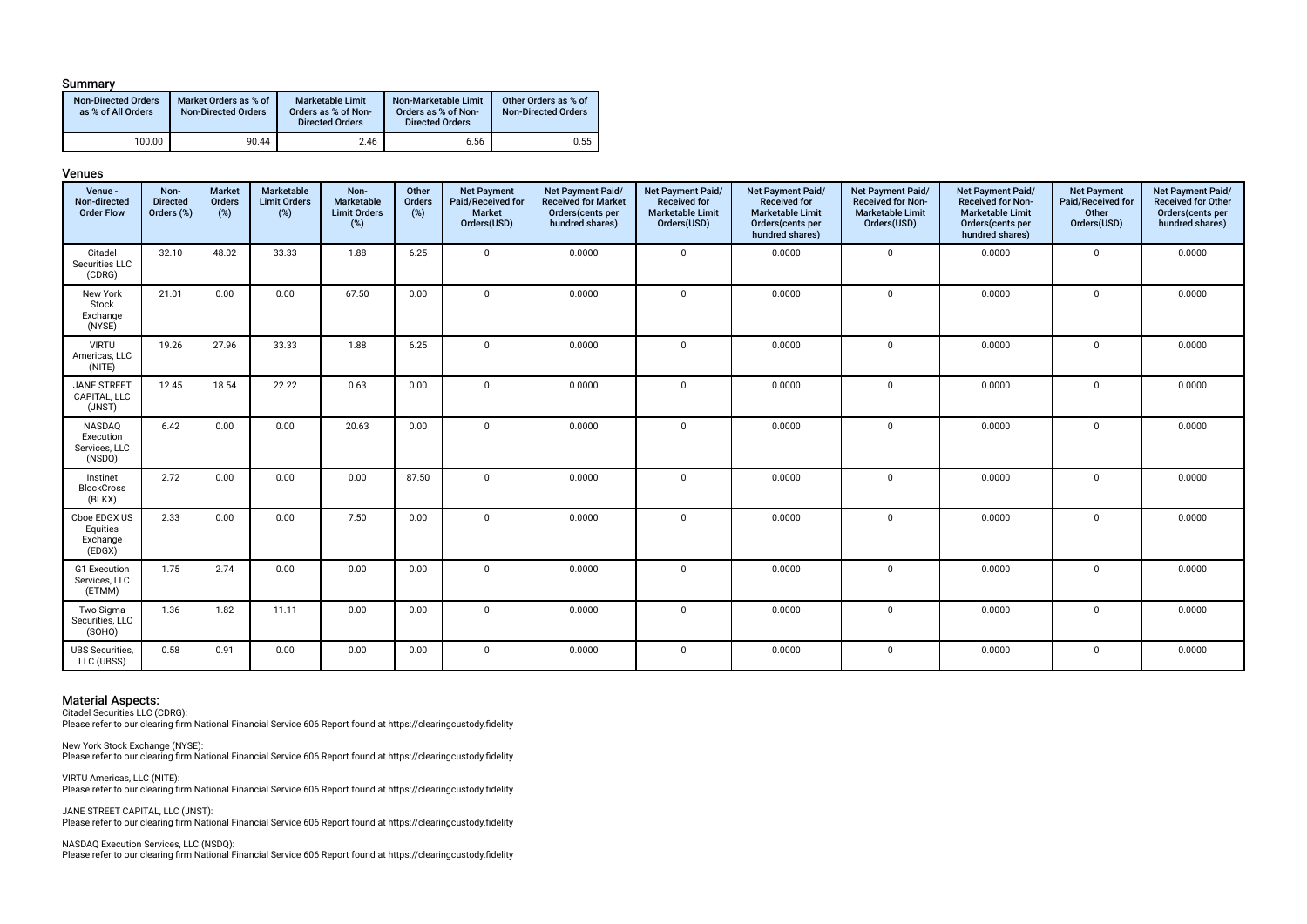#### Instinet BlockCross (BLKX): Please refer to our clearing frm National Financial Service 606 Report found at https://clearingcustody.fdelity

Cboe EDGX US Equities Exchange (EDGX): Please refer to our clearing frm National Financial Service 606 Report found at https://clearingcustody.fdelity

G1 Execution Services, LLC (ETMM): Please refer to our clearing frm National Financial Service 606 Report found at https://clearingcustody.fdelity

Two Sigma Securities, LLC (SOHO): Please refer to our clearing frm National Financial Service 606 Report found at https://clearingcustody.fdelity

UBS Securities, LLC (UBSS): Please refer to our clearing frm National Financial Service 606 Report found at https://clearingcustody.fdelity

 $\sim$  $\sim$  $\sim$   $\sim$  $\overline{a}$  $-$ 

### November 2021

### Non-S&P 500 Stocks

#### Summary

| <b>Non-Directed Orders</b><br>as % of All Orders | Market Orders as % of<br><b>Non-Directed Orders</b> | <b>Marketable Limit</b><br>Orders as % of Non-<br><b>Directed Orders</b> | Non-Marketable Limit<br>Orders as % of Non-<br><b>Directed Orders</b> | Other Orders as % of<br><b>Non-Directed Orders</b> |
|--------------------------------------------------|-----------------------------------------------------|--------------------------------------------------------------------------|-----------------------------------------------------------------------|----------------------------------------------------|
| 100.00                                           | 86.31                                               | 8.48                                                                     | 5.04                                                                  | 0.17                                               |

| Venue -<br>Non-directed<br><b>Order Flow</b>   | Non-<br><b>Directed</b><br>Orders (%) | <b>Market</b><br>Orders<br>(%) | Marketable<br><b>Limit Orders</b><br>(%) | Non-<br>Marketable<br><b>Limit Orders</b><br>(%) | Other<br>Orders<br>(%) | <b>Net Payment</b><br>Paid/Received for<br><b>Market</b><br>Orders(USD) | Net Payment Paid/<br><b>Received for Market</b><br>Orders(cents per<br>hundred shares) | Net Payment Paid/<br><b>Received for</b><br><b>Marketable Limit</b><br>Orders(USD) | <b>Net Payment Paid/</b><br><b>Received for</b><br><b>Marketable Limit</b><br>Orders(cents per<br>hundred shares) | <b>Net Payment Paid/</b><br><b>Received for Non-</b><br><b>Marketable Limit</b><br>Orders(USD) | <b>Net Payment Paid/</b><br><b>Received for Non-</b><br><b>Marketable Limit</b><br>Orders(cents per<br>hundred shares) | <b>Net Payment</b><br>Paid/Received for<br>Other<br>Orders(USD) | Net Payment Paid/<br><b>Received for Other</b><br>Orders(cents per<br>hundred shares) |
|------------------------------------------------|---------------------------------------|--------------------------------|------------------------------------------|--------------------------------------------------|------------------------|-------------------------------------------------------------------------|----------------------------------------------------------------------------------------|------------------------------------------------------------------------------------|-------------------------------------------------------------------------------------------------------------------|------------------------------------------------------------------------------------------------|------------------------------------------------------------------------------------------------------------------------|-----------------------------------------------------------------|---------------------------------------------------------------------------------------|
| Citadel<br>Securities LLC<br>(CDRG)            | 42.48                                 | 47.47                          | 54.46                                    | 6.16                                             | 6.90                   | $\Omega$                                                                | 0.0000                                                                                 | $\mathbf 0$                                                                        | 0.0000                                                                                                            | $\mathbf 0$                                                                                    | 0.0000                                                                                                                 | $\mathbf 0$                                                     | 0.0000                                                                                |
| <b>VIRTU</b><br>Americas, LLC<br>(NITE)        | 22.39                                 | 25.58                          | 25.74                                    | 2.05                                             | 0.00                   | $\Omega$                                                                | 0.0000                                                                                 | $\mathbf 0$                                                                        | 0.0000                                                                                                            | $\Omega$                                                                                       | 0.0000                                                                                                                 | $\mathbf 0$                                                     | 0.0000                                                                                |
| <b>JANE STREET</b><br>CAPITAL, LLC<br>(JNST)   | 17.56                                 | 20.43                          | 17.82                                    | 0.68                                             | 0.00                   | $\Omega$                                                                | 0.0000                                                                                 | $\mathbf 0$                                                                        | 0.0000                                                                                                            | $\mathbf{0}$                                                                                   | 0.0000                                                                                                                 | $\Omega$                                                        | 0.0000                                                                                |
| NASDAQ<br>Execution<br>Services, LLC<br>(NSDQ) | 4.06                                  | 0.00                           | 0.00                                     | 36.30                                            | 0.00                   | $\Omega$                                                                | 0.0000                                                                                 | $\mathbf 0$                                                                        | 0.0000                                                                                                            | $\mathbf{0}$                                                                                   | 0.0000                                                                                                                 | $\Omega$                                                        | 0.0000                                                                                |
| Cboe EDGX US<br>Equities<br>Exchange<br>(EDGX) | 2.99                                  | 0.00                           | 0.00                                     | 26.71                                            | 0.00                   | $\Omega$                                                                | 0.0000                                                                                 | $\Omega$                                                                           | 0.0000                                                                                                            | $\mathbf{0}$                                                                                   | 0.0000                                                                                                                 | $\Omega$                                                        | 0.0000                                                                                |
| G1 Execution<br>Services, LLC<br>(ETMM)        | 2.53                                  | 3.11                           | 0.99                                     | 0.00                                             | 0.00                   | $\Omega$                                                                | 0.0000                                                                                 | $\mathbf 0$                                                                        | 0.0000                                                                                                            | $\Omega$                                                                                       | 0.0000                                                                                                                 | $\Omega$                                                        | 0.0000                                                                                |
| Instinet<br><b>BlockCross</b><br>(BLKX)        | 2.07                                  | 0.00                           | 0.00                                     | 0.00                                             | 93.10                  | $\Omega$                                                                | 0.0000                                                                                 | $\mathbf 0$                                                                        | 0.0000                                                                                                            | $\Omega$                                                                                       | 0.0000                                                                                                                 | $\mathbf 0$                                                     | 0.0000                                                                                |
| <b>NYSE Arca</b><br>(ARCA)                     | 1.99                                  | 0.00                           | 0.00                                     | 17.81                                            | 0.00                   | $\Omega$                                                                | 0.0000                                                                                 | $\mathbf 0$                                                                        | 0.0000                                                                                                            | $\mathbf{0}$                                                                                   | 0.0000                                                                                                                 | $\mathbf 0$                                                     | 0.0000                                                                                |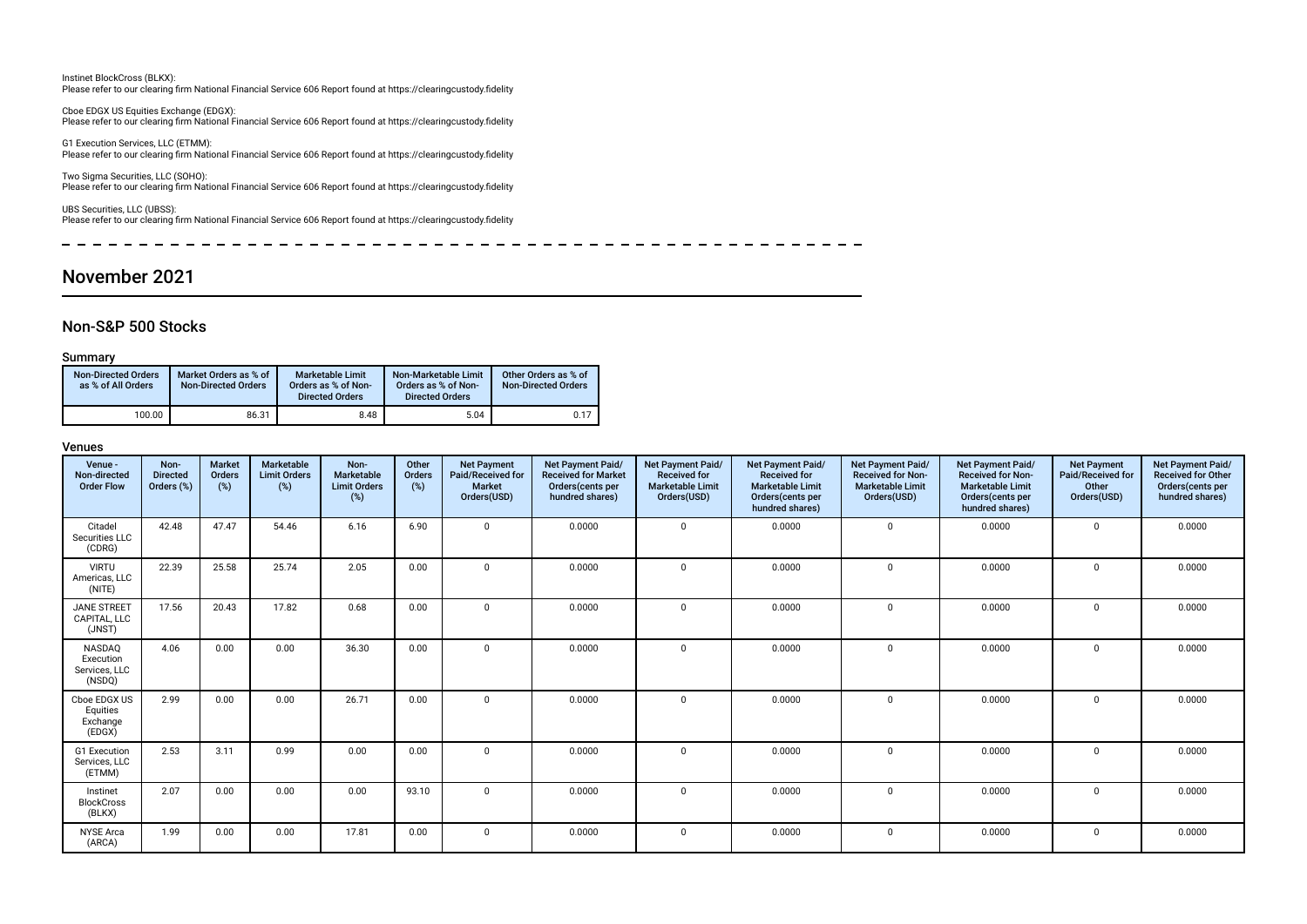| Venue -<br>Non-directed<br><b>Order Flow</b> | Non-<br>Directed<br>Orders (%) | <b>Market</b><br><b>Orders</b><br>(%) | Marketable<br><b>Limit Orders</b><br>$(\%)$ | Non-<br>Marketable<br><b>Limit Orders</b><br>(%) | Other<br>Orders<br>(%) | <b>Net Payment</b><br>Paid/Received for<br><b>Market</b><br>Orders(USD) | Net Payment Paid/<br><b>Received for Market</b><br>Orders (cents per<br>hundred shares) | Net Payment Paid/<br><b>Received for</b><br><b>Marketable Limit</b><br>Orders(USD) | Net Payment Paid/<br><b>Received for</b><br><b>Marketable Limit</b><br>Orders(cents per<br>hundred shares) | <b>Net Payment Paid/</b><br><b>Received for Non-</b><br><b>Marketable Limit</b><br>Orders(USD) | Net Payment Paid/<br><b>Received for Non-</b><br><b>Marketable Limit</b><br>Orders (cents per<br>hundred shares) | <b>Net Payment</b><br>Paid/Received for<br>Other<br>Orders(USD) | Net Payment Paid/<br><b>Received for Other</b><br>Orders(cents per<br>hundred shares) |
|----------------------------------------------|--------------------------------|---------------------------------------|---------------------------------------------|--------------------------------------------------|------------------------|-------------------------------------------------------------------------|-----------------------------------------------------------------------------------------|------------------------------------------------------------------------------------|------------------------------------------------------------------------------------------------------------|------------------------------------------------------------------------------------------------|------------------------------------------------------------------------------------------------------------------|-----------------------------------------------------------------|---------------------------------------------------------------------------------------|
| Two Sigma<br>Securities, LLC<br>(SOHO)       | 1.84                           | 2.14                                  | 0.99                                        | 0.68                                             | 0.00                   |                                                                         | 0.0000                                                                                  |                                                                                    | 0.0000                                                                                                     |                                                                                                | 0.0000                                                                                                           |                                                                 | 0.0000                                                                                |
| <b>UBS Securities,</b><br>LLC (UBSS)         | 1.00                           | 1.26                                  | 0.00                                        | 0.00                                             | 0.00                   |                                                                         | 0.0000                                                                                  |                                                                                    | 0.0000                                                                                                     |                                                                                                | 0.0000                                                                                                           |                                                                 | 0.0000                                                                                |

Citadel Securities LLC (CDRG): Please refer to our clearing frm National Financial Service 606 Report found at https://clearingcustody.fdelity

VIRTU Americas, LLC (NITE): Please refer to our clearing frm National Financial Service 606 Report found at https://clearingcustody.fdelity

JANE STREET CAPITAL, LLC (JNST): Please refer to our clearing frm National Financial Service 606 Report found at https://clearingcustody.fdelity

NASDAQ Execution Services, LLC (NSDQ): Please refer to our clearing frm National Financial Service 606 Report found at https://clearingcustody.fdelity

Cboe EDGX US Equities Exchange (EDGX): Please refer to our clearing frm National Financial Service 606 Report found at https://clearingcustody.fdelity

G1 Execution Services, LLC (ETMM): Please refer to our clearing frm National Financial Service 606 Report found at https://clearingcustody.fdelity

Instinet BlockCross (BLKX): Please refer to our clearing frm National Financial Service 606 Report found at https://clearingcustody.fdelity

NYSE Arca (ARCA): Please refer to our clearing frm National Financial Service 606 Report found at https://clearingcustody.fdelity

Two Sigma Securities, LLC (SOHO): Please refer to our clearing frm National Financial Service 606 Report found at https://clearingcustody.fdelity

UBS Securities, LLC (UBSS): Please refer to our clearing frm National Financial Service 606 Report found at https://clearingcustody.fdelity

### November 2021

### Option Contracts

#### Summary

| <b>Non-Directed Orders</b><br>as % of All Orders | Market Orders as % of<br><b>Non-Directed Orders</b> | <b>Marketable Limit</b><br>Orders as % of Non-<br><b>Directed Orders</b> | Non-Marketable Limit<br>Orders as % of Non-<br><b>Directed Orders</b> | Other Orders as % of<br>Non-Directed Orders |
|--------------------------------------------------|-----------------------------------------------------|--------------------------------------------------------------------------|-----------------------------------------------------------------------|---------------------------------------------|
| 100.00                                           | 32.33                                               | 5.26                                                                     | 60.90                                                                 | 1.50                                        |

| Venue -<br>Non-directed<br><b>Order Flow</b> | Non-<br>Directed<br>Orders (%) | <b>Market</b><br>Orders | <b>Marketable</b><br><b>Limit Orders</b><br>(%) | Non-<br><b>Marketable</b><br><b>Limit Orders</b> | Other<br>Orders | <b>Net Payment</b><br>Paid/Received for<br><b>Market</b><br>Orders(USD) | <b>Net Payment Paid/</b><br><b>Received for Market</b><br>Orders (cents per<br>hundred shares) | Net Payment Paid/<br><b>Received for</b><br><b>Marketable Limit</b><br>Orders(USD) | Net Payment Paid/<br><b>Received for</b><br><b>Marketable Limit</b><br>Orders (cents per<br>hundred shares) | <b>Net Payment Paid/</b><br><b>Received for Non-</b><br><b>Marketable Limit</b><br>Orders(USD) | <b>Net Payment Paid/</b><br><b>Received for Non-</b><br><b>Marketable Limit</b><br>Orders(cents per<br>hundred shares) | <b>Net Payment</b><br>Paid/Received<br>for Other<br>Orders(USD) | <b>Net Payment Paid/</b><br><b>Received for Other</b><br>Orders(cents per<br>hundred shares) |
|----------------------------------------------|--------------------------------|-------------------------|-------------------------------------------------|--------------------------------------------------|-----------------|-------------------------------------------------------------------------|------------------------------------------------------------------------------------------------|------------------------------------------------------------------------------------|-------------------------------------------------------------------------------------------------------------|------------------------------------------------------------------------------------------------|------------------------------------------------------------------------------------------------------------------------|-----------------------------------------------------------------|----------------------------------------------------------------------------------------------|
| Citadel Securities                           | 44.63                          | 44.19                   | 42.86                                           | 44.31                                            | 100.00          |                                                                         | 0.0000                                                                                         |                                                                                    | 0.0000                                                                                                      |                                                                                                | 0.0000                                                                                                                 |                                                                 | 0.0000                                                                                       |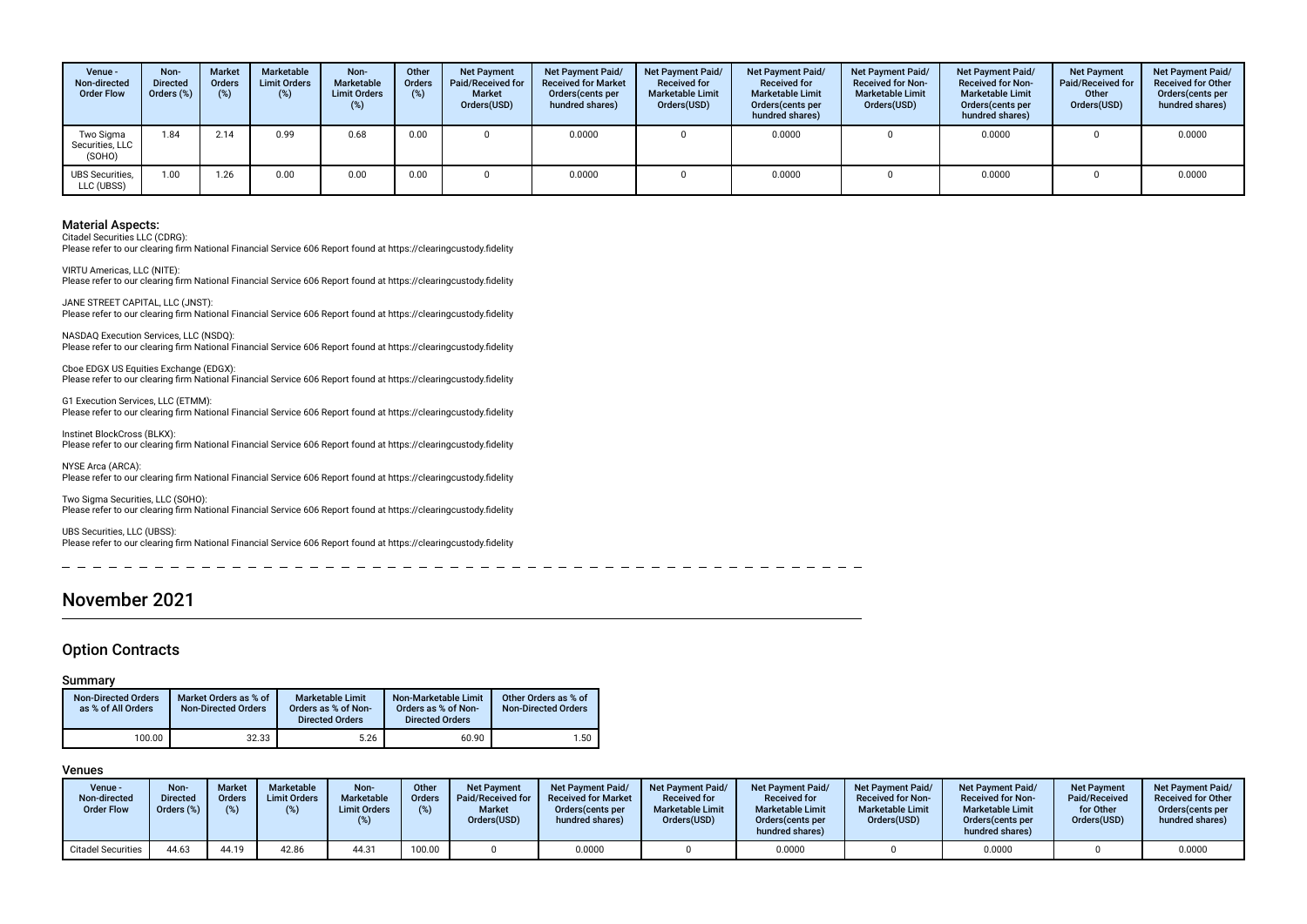| Venue -<br>Non-directed<br><b>Order Flow</b>     | Non-<br><b>Directed</b><br>Orders (%) | Market<br>Orders<br>(%) | <b>Marketable</b><br><b>Limit Orders</b><br>(%) | Non-<br>Marketable<br><b>Limit Orders</b><br>(%) | Other<br><b>Orders</b><br>(%) | <b>Net Payment</b><br>Paid/Received for<br><b>Market</b><br>Orders(USD) | Net Payment Paid/<br><b>Received for Market</b><br>Orders (cents per<br>hundred shares) | Net Payment Paid/<br><b>Received for</b><br><b>Marketable Limit</b><br>Orders(USD) | Net Payment Paid/<br><b>Received for</b><br><b>Marketable Limit</b><br>Orders(cents per<br>hundred shares) | Net Payment Paid/<br><b>Received for Non-</b><br><b>Marketable Limit</b><br>Orders(USD) | Net Payment Paid/<br><b>Received for Non-</b><br><b>Marketable Limit</b><br>Orders(cents per<br>hundred shares) | <b>Net Payment</b><br>Paid/Received<br>for Other<br>Orders(USD) | Net Payment Paid/<br><b>Received for Other</b><br>Orders(cents per<br>hundred shares) |
|--------------------------------------------------|---------------------------------------|-------------------------|-------------------------------------------------|--------------------------------------------------|-------------------------------|-------------------------------------------------------------------------|-----------------------------------------------------------------------------------------|------------------------------------------------------------------------------------|------------------------------------------------------------------------------------------------------------|-----------------------------------------------------------------------------------------|-----------------------------------------------------------------------------------------------------------------|-----------------------------------------------------------------|---------------------------------------------------------------------------------------|
| LLC (CDRG)                                       |                                       |                         |                                                 |                                                  |                               |                                                                         |                                                                                         |                                                                                    |                                                                                                            |                                                                                         |                                                                                                                 |                                                                 |                                                                                       |
| Susquehanna<br>Capital Group<br>(SUSQ)           | 35.23                                 | 44.19                   | 42.86                                           | 33.74                                            | 0.00                          |                                                                         | 0.0000                                                                                  | $\Omega$                                                                           | 0.0000                                                                                                     |                                                                                         | 0.0000                                                                                                          | 0                                                               | 0.0000                                                                                |
| Wolverine<br>Execution<br>Services LLC<br>(WEXX) | 9.40                                  | 2.33                    | 0.00                                            | 10.98                                            | 0.00                          |                                                                         | 0.0000                                                                                  | $\Omega$                                                                           | 0.0000                                                                                                     |                                                                                         | 0.0000                                                                                                          | $\Omega$                                                        | 0.0000                                                                                |
| Dash Financial<br>Technologies<br>LLC (DASH)     | 6.38                                  | 6.98                    | 0.00                                            | 6.50                                             | 0.00                          | $\Omega$                                                                | 0.0000                                                                                  | $\Omega$                                                                           | 0.0000                                                                                                     |                                                                                         | 0.0000                                                                                                          | $\Omega$                                                        | 0.0000                                                                                |
| Morgan Stanley<br>& Company LLC<br>(MSCO)        | 4.36                                  | 2.33                    | 14.29                                           | 4.47                                             | 0.00                          | $\Omega$                                                                | 0.0000                                                                                  | $\Omega$                                                                           | 0.0000                                                                                                     |                                                                                         | 0.0000                                                                                                          | $\Omega$                                                        | 0.0000                                                                                |

Citadel Securities LLC (CDRG): Please refer to our clearing frm National Financial Service 606 Report found at https://clearingcustody.fdelity

Susquehanna Capital Group (SUSQ): Please refer to our clearing frm National Financial Service 606 Report found at https://clearingcustody.fdelity

Wolverine Execution Services LLC (WEXX): Please refer to our clearing frm National Financial Service 606 Report found at https://clearingcustody.fdelity

Dash Financial Technologies LLC (DASH): Please refer to our clearing frm National Financial Service 606 Report found at https://clearingcustody.fdelity

Morgan Stanley & Company LLC (MSCO): Please refer to our clearing frm National Financial Service 606 Report found at https://clearingcustody.fdelity

## December 2021

### S&P 500 Stocks

#### Summary

| <b>Non-Directed Orders</b><br>as % of All Orders | Market Orders as % of<br><b>Non-Directed Orders</b> | Marketable Limit<br>Orders as % of Non-<br><b>Directed Orders</b> | Non-Marketable Limit<br>Orders as % of Non-<br><b>Directed Orders</b> | Other Orders as % of<br><b>Non-Directed Orders</b> |
|--------------------------------------------------|-----------------------------------------------------|-------------------------------------------------------------------|-----------------------------------------------------------------------|----------------------------------------------------|
| 100.00                                           | 87.38                                               | 2.43                                                              | 9.95                                                                  | 0.24                                               |

| Venue -<br>Non-directed<br><b>Order Flow</b> | Non-<br><b>Directed</b><br>Orders (%) | <b>Market</b><br><b>Orders</b><br>(%) | <b>Marketable</b><br><b>Limit Orders</b><br>$(\%)$ | Non-<br>Marketable<br><b>Limit Orders</b><br>(%) | Other<br><b>Orders</b><br>(%) | <b>Net Payment</b><br>Paid/Received for<br><b>Market</b><br>Orders(USD) | Net Payment Paid/<br><b>Received for Market</b><br>Orders (cents per<br>hundred shares) | <b>Net Payment Paid/</b><br><b>Received for</b><br><b>Marketable Limit</b><br>Orders(USD) | <b>Net Payment Paid/</b><br><b>Received for</b><br><b>Marketable Limit</b><br>Orders(cents per<br>hundred shares) | <b>Net Payment Paid/</b><br><b>Received for Non-</b><br><b>Marketable Limit</b><br>Orders(USD) | <b>Net Payment Paid/</b><br><b>Received for Non-</b><br><b>Marketable Limit</b><br>Orders (cents per<br>hundred shares) | <b>Net Payment</b><br>Paid/Received for<br>Other<br>Orders(USD) | <b>Net Payment Paid/</b><br><b>Received for Other</b><br>Orders (cents per<br>hundred shares) |
|----------------------------------------------|---------------------------------------|---------------------------------------|----------------------------------------------------|--------------------------------------------------|-------------------------------|-------------------------------------------------------------------------|-----------------------------------------------------------------------------------------|-------------------------------------------------------------------------------------------|-------------------------------------------------------------------------------------------------------------------|------------------------------------------------------------------------------------------------|-------------------------------------------------------------------------------------------------------------------------|-----------------------------------------------------------------|-----------------------------------------------------------------------------------------------|
| Citadel<br>Securities LLC<br>(CDRG)          | 36.02                                 | 46.50                                 | 60.00                                              | 10.96                                            | 0.00                          |                                                                         | 0.0000                                                                                  |                                                                                           | 0.0000                                                                                                            |                                                                                                | 0.0000                                                                                                                  |                                                                 | 0.0000                                                                                        |
| VIRTU                                        | 20.69                                 | 28.57                                 | 40.00                                              | 0.68                                             | 11.1                          |                                                                         | 0.0000                                                                                  |                                                                                           | 0.0000                                                                                                            |                                                                                                | 0.0000                                                                                                                  |                                                                 | 0.0000                                                                                        |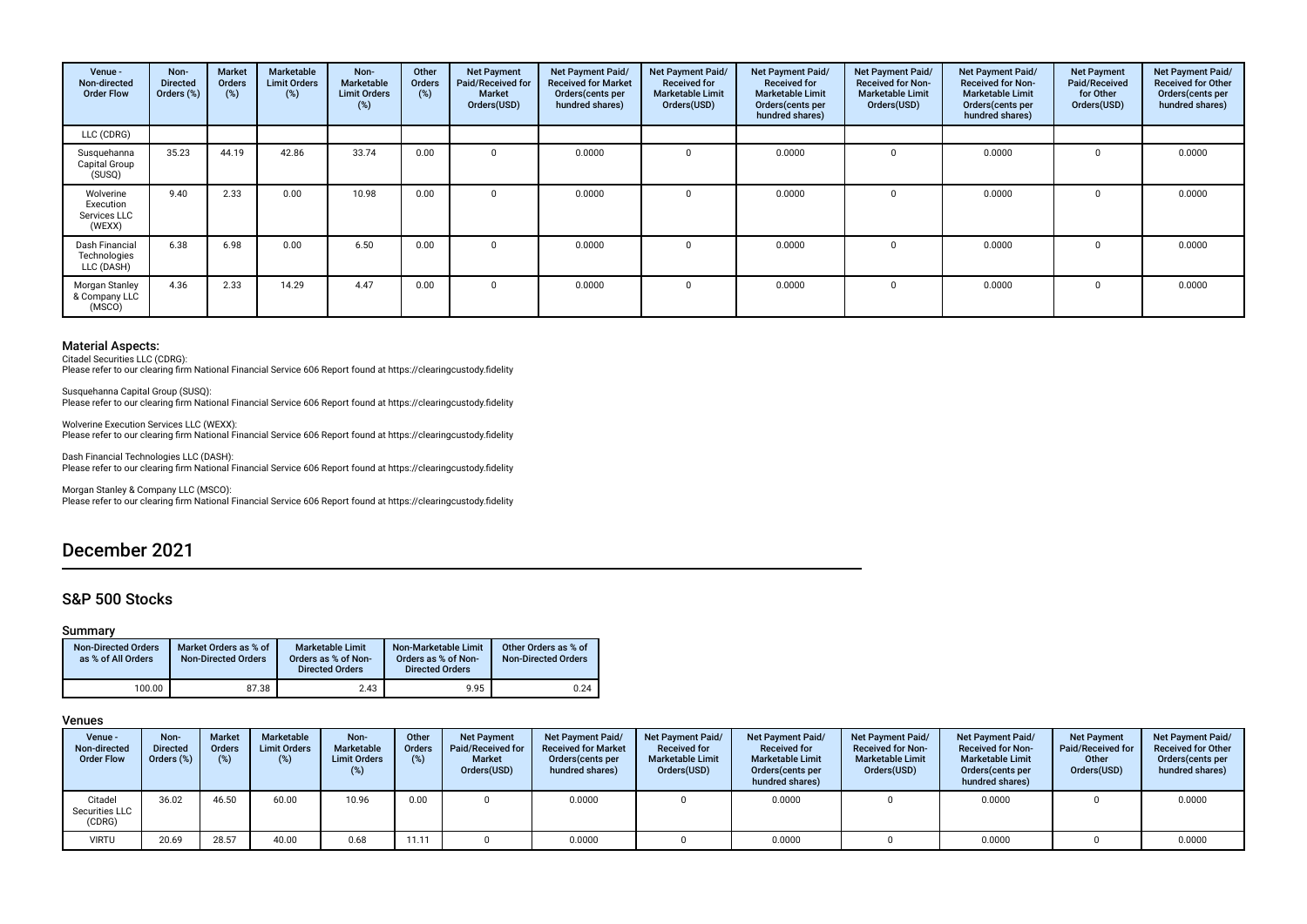| Venue -<br>Non-directed<br><b>Order Flow</b>          | Non-<br><b>Directed</b><br>Orders (%) | <b>Market</b><br><b>Orders</b><br>(%) | Marketable<br><b>Limit Orders</b><br>(%) | Non-<br>Marketable<br><b>Limit Orders</b><br>(%) | Other<br>Orders<br>(%) | <b>Net Payment</b><br>Paid/Received for<br><b>Market</b><br>Orders(USD) | Net Payment Paid/<br><b>Received for Market</b><br>Orders(cents per<br>hundred shares) | Net Payment Paid/<br><b>Received for</b><br><b>Marketable Limit</b><br>Orders(USD) | Net Payment Paid/<br><b>Received for</b><br><b>Marketable Limit</b><br>Orders(cents per<br>hundred shares) | Net Payment Paid/<br><b>Received for Non-</b><br><b>Marketable Limit</b><br>Orders(USD) | Net Payment Paid/<br><b>Received for Non-</b><br><b>Marketable Limit</b><br>Orders(cents per<br>hundred shares) | <b>Net Payment</b><br>Paid/Received for<br>Other<br>Orders(USD) | Net Payment Paid/<br><b>Received for Other</b><br>Orders(cents per<br>hundred shares) |
|-------------------------------------------------------|---------------------------------------|---------------------------------------|------------------------------------------|--------------------------------------------------|------------------------|-------------------------------------------------------------------------|----------------------------------------------------------------------------------------|------------------------------------------------------------------------------------|------------------------------------------------------------------------------------------------------------|-----------------------------------------------------------------------------------------|-----------------------------------------------------------------------------------------------------------------|-----------------------------------------------------------------|---------------------------------------------------------------------------------------|
| Americas, LLC<br>(NITE)                               |                                       |                                       |                                          |                                                  |                        |                                                                         |                                                                                        |                                                                                    |                                                                                                            |                                                                                         |                                                                                                                 |                                                                 |                                                                                       |
| <b>JANE STREET</b><br>CAPITAL, LLC<br>(JNST)          | 12.64                                 | 17.93                                 | 0.00                                     | 1.37                                             | 0.00                   | $\Omega$                                                                | 0.0000                                                                                 | $\Omega$                                                                           | 0.0000                                                                                                     | $\mathbf 0$                                                                             | 0.0000                                                                                                          | $\mathbf 0$                                                     | 0.0000                                                                                |
| New York<br>Stock<br>Exchange<br>(NYSE)               | 11.69                                 | 0.00                                  | 0.00                                     | 41.78                                            | 0.00                   | $\Omega$                                                                | 0.0000                                                                                 | $\Omega$                                                                           | 0.0000                                                                                                     | $\mathbf{0}$                                                                            | 0.0000                                                                                                          | $\mathbf 0$                                                     | 0.0000                                                                                |
| <b>NASDAQ</b><br>Execution<br>Services, LLC<br>(NSDQ) | 9.77                                  | 0.00                                  | 0.00                                     | 34.93                                            | 0.00                   | $\Omega$                                                                | 0.0000                                                                                 | $\Omega$                                                                           | 0.0000                                                                                                     | $\mathbf 0$                                                                             | 0.0000                                                                                                          | $\mathbf 0$                                                     | 0.0000                                                                                |
| G1 Execution<br>Services, LLC<br>(ETMM)               | 3.45                                  | 4.48                                  | 0.00                                     | 1.37                                             | 0.00                   | $\Omega$                                                                | 0.0000                                                                                 | $\Omega$                                                                           | 0.0000                                                                                                     | $\mathbf 0$                                                                             | 0.0000                                                                                                          | 0                                                               | 0.0000                                                                                |
| Cboe EDGX US<br>Equities<br>Exchange<br>(EDGX)        | 2.30                                  | 0.00                                  | 0.00                                     | 8.22                                             | 0.00                   | $\Omega$                                                                | 0.0000                                                                                 | $\Omega$                                                                           | 0.0000                                                                                                     | $\mathbf 0$                                                                             | 0.0000                                                                                                          | $\Omega$                                                        | 0.0000                                                                                |
| Instinet<br><b>BlockCross</b><br>(BLKX)               | 1.53                                  | 0.00                                  | 0.00                                     | 0.00                                             | 88.89                  | $\mathbf 0$                                                             | 0.0000                                                                                 | $\mathbf 0$                                                                        | 0.0000                                                                                                     | $\mathbf{0}$                                                                            | 0.0000                                                                                                          | $\mathbf 0$                                                     | 0.0000                                                                                |
| Two Sigma<br>Securities, LLC<br>(SOHO)                | 1.34                                  | 1.96                                  | 0.00                                     | 0.00                                             | 0.00                   | $\Omega$                                                                | 0.0000                                                                                 | $\Omega$                                                                           | 0.0000                                                                                                     | $\mathbf 0$                                                                             | 0.0000                                                                                                          | $\mathbf{0}$                                                    | 0.0000                                                                                |
| <b>UBS</b> Securities,<br>LLC (UBSS)                  | 0.57                                  | 0.56                                  | 0.00                                     | 0.68                                             | 0.00                   | $\mathbf 0$                                                             | 0.0000                                                                                 | $\mathbf 0$                                                                        | 0.0000                                                                                                     | $\mathbf{0}$                                                                            | 0.0000                                                                                                          | $\mathbf 0$                                                     | 0.0000                                                                                |

Citadel Securities LLC (CDRG):

Please refer to our clearing frm National Financial Service 606 Report found at https://clearingcustody.fdelity

VIRTU Americas, LLC (NITE): Please refer to our clearing frm National Financial Service 606 Report found at https://clearingcustody.fdelity

JANE STREET CAPITAL, LLC (JNST): Please refer to our clearing frm National Financial Service 606 Report found at https://clearingcustody.fdelity

New York Stock Exchange (NYSE): Please refer to our clearing frm National Financial Service 606 Report found at https://clearingcustody.fdelity

NASDAQ Execution Services, LLC (NSDQ): Please refer to our clearing frm National Financial Service 606 Report found at https://clearingcustody.fdelity

G1 Execution Services, LLC (ETMM): Please refer to our clearing frm National Financial Service 606 Report found at https://clearingcustody.fdelity

Cboe EDGX US Equities Exchange (EDGX): Please refer to our clearing frm National Financial Service 606 Report found at https://clearingcustody.fdelity

Instinet BlockCross (BLKX): Please refer to our clearing frm National Financial Service 606 Report found at https://clearingcustody.fdelity

Two Sigma Securities, LLC (SOHO): Please refer to our clearing frm National Financial Service 606 Report found at https://clearingcustody.fdelity

UBS Securities, LLC (UBSS): Please refer to our clearing frm National Financial Service 606 Report found at https://clearingcustody.fdelity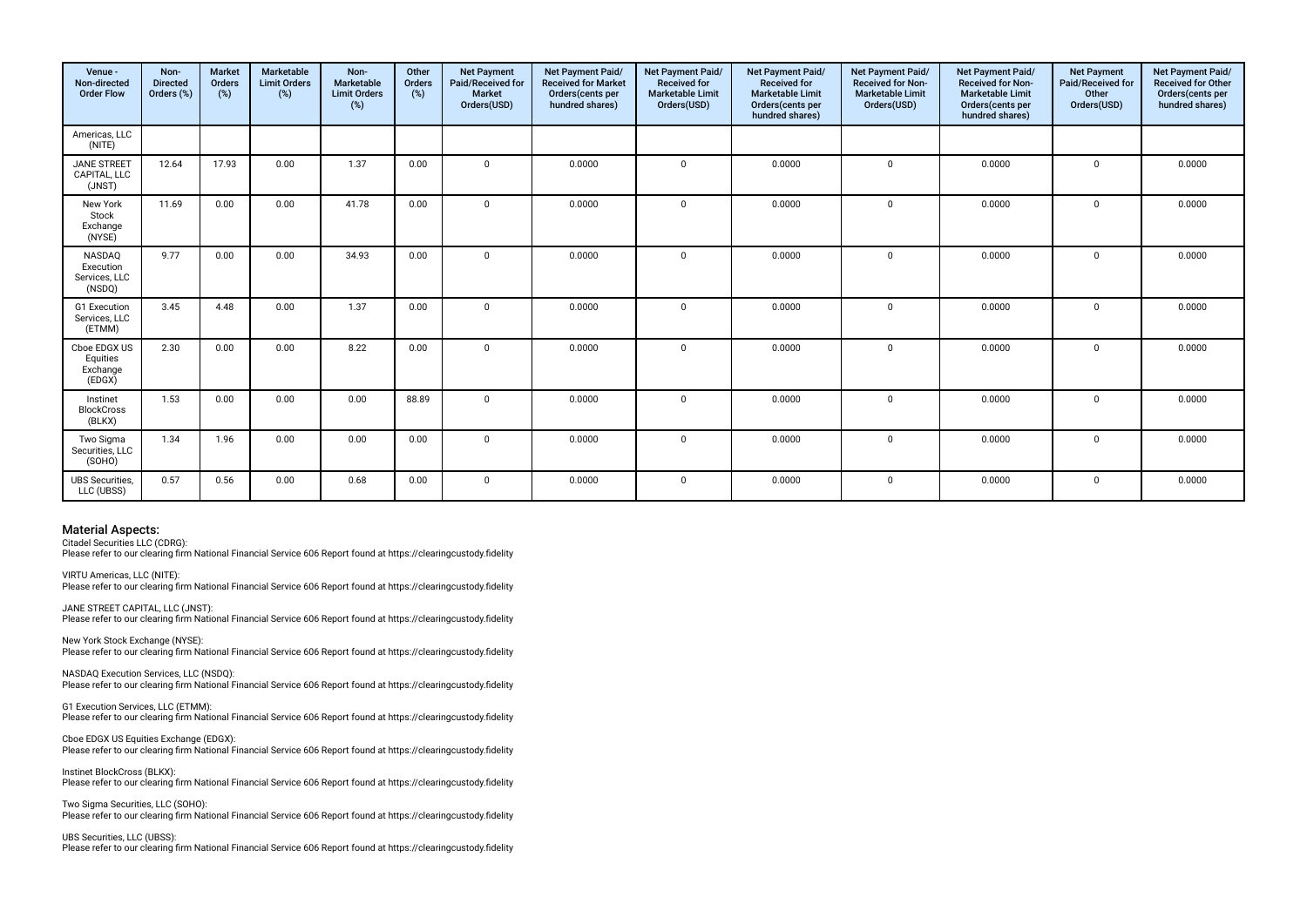### December 2021

 $- - - - - - -$ 

 $\equiv$   $\equiv$ 

### Non-S&P 500 Stocks

### Summary

 $\overline{\phantom{a}}$ 

| <b>Non-Directed Orders</b><br>as % of All Orders | Market Orders as % of<br><b>Non-Directed Orders</b> | <b>Marketable Limit</b><br>Orders as % of Non-<br><b>Directed Orders</b> | Non-Marketable Limit<br>Orders as % of Non-<br><b>Directed Orders</b> | Other Orders as % of<br>Non-Directed Orders |
|--------------------------------------------------|-----------------------------------------------------|--------------------------------------------------------------------------|-----------------------------------------------------------------------|---------------------------------------------|
| 100.00                                           | 90.33                                               | 4.98                                                                     | 4.41                                                                  | 0.28                                        |

#### Venues

| Venue -<br>Non-directed<br><b>Order Flow</b>   | Non-<br><b>Directed</b><br>Orders (%) | <b>Market</b><br>Orders<br>(%) | <b>Marketable</b><br><b>Limit Orders</b><br>(%) | Non-<br>Marketable<br><b>Limit Orders</b><br>(%) | Other<br>Orders<br>(%) | <b>Net Payment</b><br>Paid/Received for<br><b>Market</b><br>Orders(USD) | Net Payment Paid/<br><b>Received for Market</b><br>Orders(cents per<br>hundred shares) | Net Payment Paid/<br><b>Received for</b><br><b>Marketable Limit</b><br>Orders(USD) | Net Payment Paid/<br><b>Received for</b><br><b>Marketable Limit</b><br>Orders(cents per<br>hundred shares) | Net Payment Paid/<br><b>Received for Non-</b><br><b>Marketable Limit</b><br>Orders(USD) | Net Payment Paid/<br><b>Received for Non-</b><br><b>Marketable Limit</b><br>Orders(cents per<br>hundred shares) | <b>Net Payment</b><br>Paid/Received for<br>Other<br>Orders(USD) | Net Payment Paid/<br><b>Received for Other</b><br>Orders(cents per<br>hundred shares) |
|------------------------------------------------|---------------------------------------|--------------------------------|-------------------------------------------------|--------------------------------------------------|------------------------|-------------------------------------------------------------------------|----------------------------------------------------------------------------------------|------------------------------------------------------------------------------------|------------------------------------------------------------------------------------------------------------|-----------------------------------------------------------------------------------------|-----------------------------------------------------------------------------------------------------------------|-----------------------------------------------------------------|---------------------------------------------------------------------------------------|
| Citadel<br>Securities LLC<br>(CDRG)            | 41.23                                 | 46.85                          | 62.86                                           | 4.64                                             | 2.50                   | $\Omega$                                                                | 0.0000                                                                                 | $\mathbf 0$                                                                        | 0.0000                                                                                                     | $\mathbf 0$                                                                             | 0.0000                                                                                                          | $\mathbf 0$                                                     | 0.0000                                                                                |
| <b>VIRTU</b><br>Americas, LLC<br>(NITE)        | 23.44                                 | 27.80                          | 17.14                                           | 0.52                                             | 7.50                   | $\Omega$                                                                | 0.0000                                                                                 | $\mathbf{0}$                                                                       | 0.0000                                                                                                     | $\mathbf{0}$                                                                            | 0.0000                                                                                                          | $\mathbf 0$                                                     | 0.0000                                                                                |
| JANE STREET<br>CAPITAL, LLC<br>(JNST)          | 16.26                                 | 19.37                          | 14.29                                           | 0.00                                             | 0.00                   | $\mathbf 0$                                                             | 0.0000                                                                                 | $\mathbf 0$                                                                        | 0.0000                                                                                                     | $\mathbf 0$                                                                             | 0.0000                                                                                                          | $\mathbf 0$                                                     | 0.0000                                                                                |
| NASDAQ<br>Execution<br>Services, LLC<br>(NSDQ) | 4.64                                  | 0.00                           | 1.43                                            | 37.11                                            | 0.00                   | $\mathbf 0$                                                             | 0.0000                                                                                 | $\mathbf 0$                                                                        | 0.0000                                                                                                     | $\mathbf{0}$                                                                            | 0.0000                                                                                                          | $\Omega$                                                        | 0.0000                                                                                |
| G1 Execution<br>Services, LLC<br>(ETMM)        | 3.49                                  | 4.09                           | 2.86                                            | 0.52                                             | 0.00                   | $\Omega$                                                                | 0.0000                                                                                 | $\mathbf 0$                                                                        | 0.0000                                                                                                     | 0                                                                                       | 0.0000                                                                                                          | $\Omega$                                                        | 0.0000                                                                                |
| New York<br>Stock<br>Exchange<br>(NYSE)        | 2.41                                  | 0.00                           | 0.00                                            | 19.59                                            | 0.00                   | $\Omega$                                                                | 0.0000                                                                                 | $\mathbf{0}$                                                                       | 0.0000                                                                                                     | $\mathbf 0$                                                                             | 0.0000                                                                                                          | $\Omega$                                                        | 0.0000                                                                                |
| Instinet<br><b>BlockCross</b><br>(BLKX)        | 2.29                                  | 0.00                           | 0.00                                            | 0.00                                             | 90.00                  | $\mathbf 0$                                                             | 0.0000                                                                                 | $\Omega$                                                                           | 0.0000                                                                                                     | $\mathbf 0$                                                                             | 0.0000                                                                                                          | $\Omega$                                                        | 0.0000                                                                                |
| Cboe EDGX US<br>Equities<br>Exchange<br>(EDGX) | 1.78                                  | 0.00                           | 0.00                                            | 14.43                                            | 0.00                   | $\Omega$                                                                | 0.0000                                                                                 | $\mathbf{0}$                                                                       | 0.0000                                                                                                     | $\mathbf{0}$                                                                            | 0.0000                                                                                                          | $\Omega$                                                        | 0.0000                                                                                |
| Cboe BZX U.S<br>(BATS)                         | 1.33                                  | 0.00                           | 0.00                                            | 10.82                                            | 0.00                   | $\mathbf 0$                                                             | 0.0000                                                                                 | 0                                                                                  | 0.0000                                                                                                     | $\mathbf{0}$                                                                            | 0.0000                                                                                                          | $\Omega$                                                        | 0.0000                                                                                |
| <b>NYSE Arca</b><br>(ARCA)                     | 1.27                                  | 0.00                           | 0.00                                            | 10.31                                            | 0.00                   | $^{\circ}$                                                              | 0.0000                                                                                 | 0                                                                                  | 0.0000                                                                                                     | $\mathbf 0$                                                                             | 0.0000                                                                                                          | $\mathbf 0$                                                     | 0.0000                                                                                |

 $-$ 

 $\overline{\phantom{0}}$  $\overline{\phantom{a}}$   $-$ 

 $\frac{1}{2}$  $\overline{\phantom{0}}$   $-$ 

 $\equiv$  $\equiv$ 

**Material Aspects:**<br>Citadel Securities LLC (CDRG):<br>Please refer to our clearing firm National Financial Service 606 Report found at https://clearingcustody.fidelity

VIRTU Americas, LLC (NITE):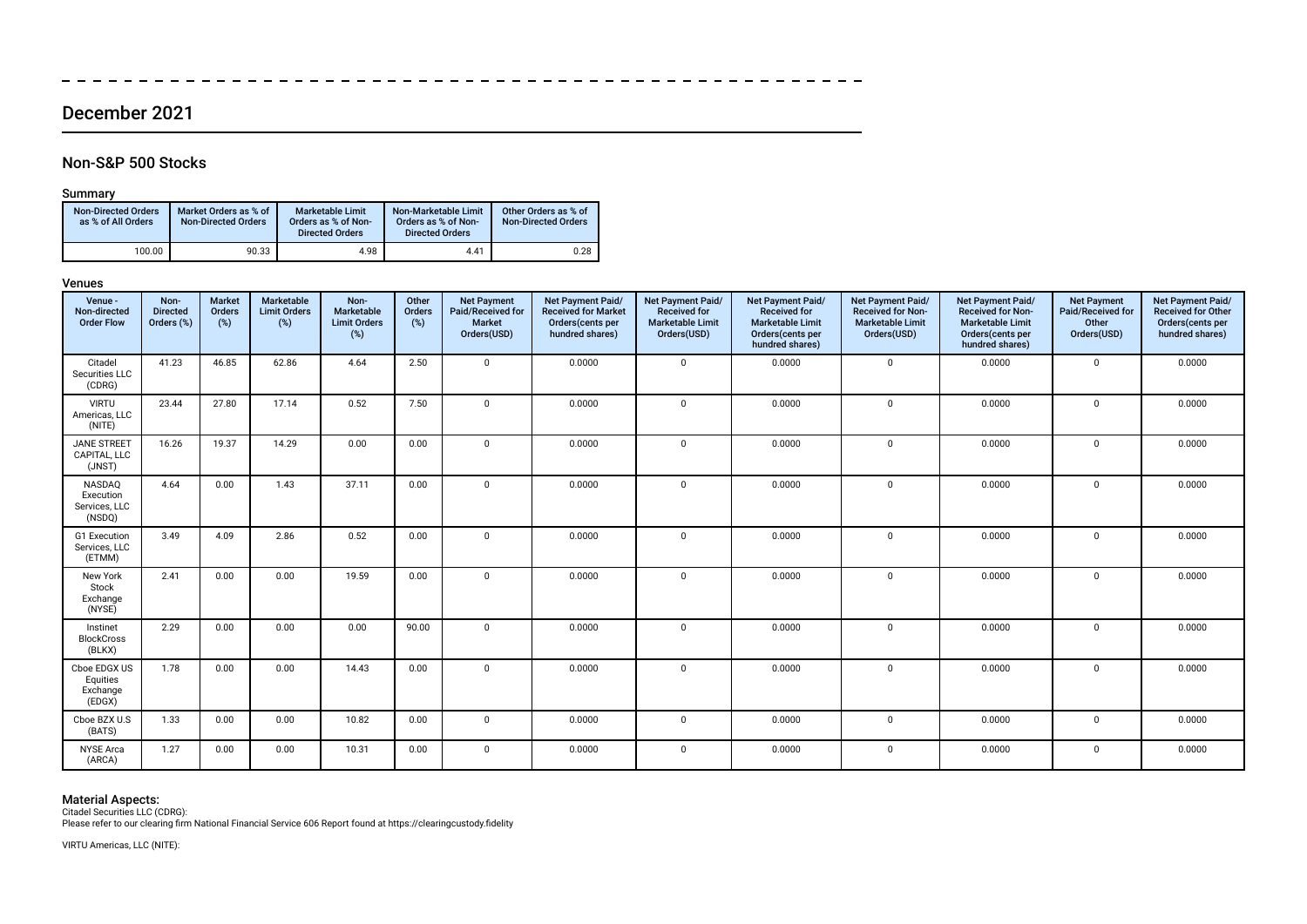Please refer to our clearing frm National Financial Service 606 Report found at https://clearingcustody.fdelity

JANE STREET CAPITAL, LLC (JNST): Please refer to our clearing frm National Financial Service 606 Report found at https://clearingcustody.fdelity

NASDAQ Execution Services, LLC (NSDQ): Please refer to our clearing frm National Financial Service 606 Report found at https://clearingcustody.fdelity

G1 Execution Services, LLC (ETMM): Please refer to our clearing frm National Financial Service 606 Report found at https://clearingcustody.fdelity

New York Stock Exchange (NYSE): Please refer to our clearing frm National Financial Service 606 Report found at https://clearingcustody.fdelity

Instinet BlockCross (BLKX): Please refer to our clearing frm National Financial Service 606 Report found at https://clearingcustody.fdelity

Cboe EDGX US Equities Exchange (EDGX): Please refer to our clearing frm National Financial Service 606 Report found at https://clearingcustody.fdelity

Cboe BZX U.S (BATS): Please refer to our clearing firm National Financial Service 606 Report found at https://clearingcustody.fidelity

NYSE Arca (ARCA): Please refer to our clearing frm National Financial Service 606 Report found at https://clearingcustody.fdelity

---------- $\frac{1}{2}$  and  $\frac{1}{2}$  and  $\frac{1}{2}$  and  $\frac{1}{2}$  $\overline{\phantom{a}}$  $\frac{1}{2}$  $\frac{1}{2}$ 

### December 2021

#### Option Contracts

#### Summary

| <b>Non-Directed Orders</b><br>as % of All Orders | Market Orders as % of<br><b>Non-Directed Orders</b> | Marketable Limit<br>Orders as % of Non-<br><b>Directed Orders</b> | Non-Marketable Limit<br>Orders as % of Non-<br><b>Directed Orders</b> | Other Orders as % of<br><b>Non-Directed Orders</b> |
|--------------------------------------------------|-----------------------------------------------------|-------------------------------------------------------------------|-----------------------------------------------------------------------|----------------------------------------------------|
| 100.00                                           | 9.28                                                | 22.68                                                             | 68.04                                                                 | 0.00                                               |

| Venue -<br>Non-directed<br><b>Order Flow</b>     | Non-<br><b>Directed</b><br>Orders (%) | <b>Market</b><br>Orders<br>(%) | Marketable<br><b>Limit Orders</b><br>(%) | Non-<br>Marketable<br><b>Limit Orders</b><br>(%) | Other<br>Orders<br>(%) | <b>Net Payment</b><br>Paid/Received for<br><b>Market</b><br>Orders(USD) | Net Payment Paid/<br><b>Received for Market</b><br>Orders (cents per<br>hundred shares) | Net Payment Paid/<br><b>Received for</b><br><b>Marketable Limit</b><br>Orders(USD) | Net Payment Paid/<br><b>Received for</b><br><b>Marketable Limit</b><br>Orders (cents per<br>hundred shares) | Net Payment Paid/<br><b>Received for Non-</b><br><b>Marketable Limit</b><br>Orders(USD) | Net Payment Paid/<br><b>Received for Non-</b><br><b>Marketable Limit</b><br>Orders (cents per<br>hundred shares) | <b>Net Payment</b><br>Paid/Received<br>for Other<br>Orders(USD) | Net Payment Paid/<br><b>Received for Other</b><br>Orders(cents per<br>hundred shares) |
|--------------------------------------------------|---------------------------------------|--------------------------------|------------------------------------------|--------------------------------------------------|------------------------|-------------------------------------------------------------------------|-----------------------------------------------------------------------------------------|------------------------------------------------------------------------------------|-------------------------------------------------------------------------------------------------------------|-----------------------------------------------------------------------------------------|------------------------------------------------------------------------------------------------------------------|-----------------------------------------------------------------|---------------------------------------------------------------------------------------|
| <b>Citadel Securities</b><br>LLC (CDRG)          | 50.00                                 | 61.11                          | 53.33                                    | 48.67                                            | 0.00                   |                                                                         | 0.0000                                                                                  |                                                                                    | 0.0000                                                                                                      | $\Omega$                                                                                | 0.0000                                                                                                           |                                                                 | 0.0000                                                                                |
| Susquehanna<br>Capital Group<br>(SUSQ)           | 21.78                                 | 27.78                          | 33.33                                    | 19.39                                            | 0.00                   |                                                                         | 0.0000                                                                                  | $\Omega$                                                                           | 0.0000                                                                                                      | 0                                                                                       | 0.0000                                                                                                           | $\Omega$                                                        | 0.0000                                                                                |
| Wolverine<br>Execution<br>Services LLC<br>(WEXX) | 15.95                                 | 0.00                           | 4.44                                     | 19.01                                            | 0.00                   |                                                                         | 0.0000                                                                                  | $\Omega$                                                                           | 0.0000                                                                                                      | $\Omega$                                                                                | 0.0000                                                                                                           | $\Omega$                                                        | 0.0000                                                                                |
| Dash Financial<br>Technologies<br>LLC (DASH)     | 8.28                                  | 11.11                          | 2.22                                     | 9.13                                             | 0.00                   |                                                                         | 0.0000                                                                                  | $\Omega$                                                                           | 0.0000                                                                                                      | $\Omega$                                                                                | 0.0000                                                                                                           | $\Omega$                                                        | 0.0000                                                                                |
| Morgan Stanley<br>& Company LLC<br>(MSCO)        | 3.99                                  | 0.00                           | 6.67                                     | 3.80                                             | 0.00                   |                                                                         | 0.0000                                                                                  | $^{\circ}$                                                                         | 0.0000                                                                                                      | $\Omega$                                                                                | 0.0000                                                                                                           | $\Omega$                                                        | 0.0000                                                                                |